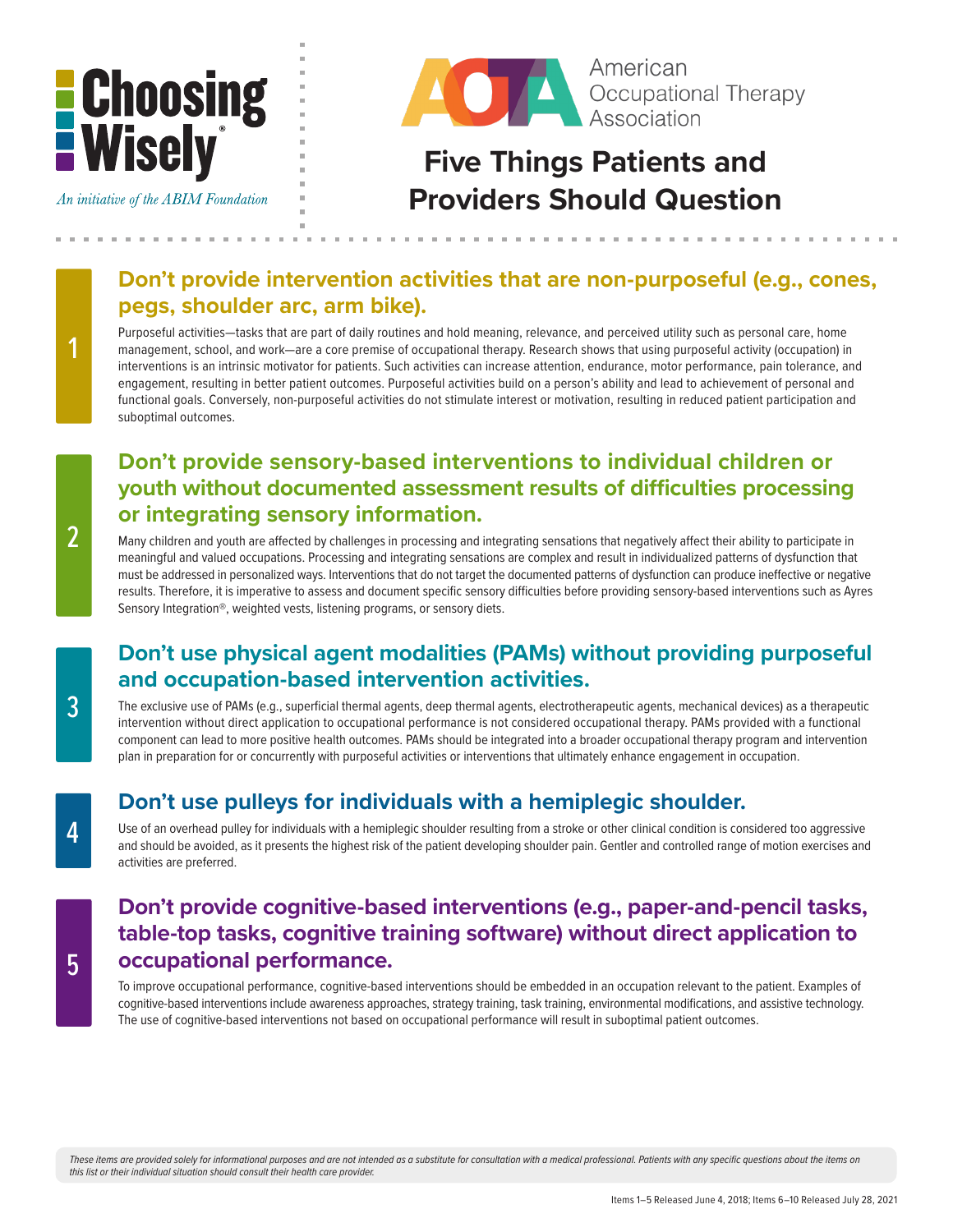

An initiative of the ABIM Foundation



## **Five More Things Patients and Providers Should Question**

#### **Don't initiate occupational therapy interventions without completion of the client's occupational profile and setting collaborative goals.**

Best practice occupational therapy relies on a practitioner's understanding of a client's occupational history and experiences, patterns of daily living, interests, values, and needs, as well as active partnership with the client and care partners (e.g., partners, parents, caregivers) to develop meaningful goals. As stated in the fourth edition of the *Occupational Therapy Practice Framework: Domain and Process* (OTPF-4), "only clients can identify the occupations that give meaning to their lives and select the goals and priorities that are important to them" (AOTA, 2020). If the client or care partners are not involved in developing the profile and identifying goals, priorities, and outcomes, full engagement in occupations may not be accomplished.

#### **Don't provide interventions for autistic persons to reduce or eliminate "restricted and repetitive patterns of behavior, activities, or interests" without evaluating and understanding the meaning of the behavior to the person, as well as personal and environmental factors.**

Occupational therapy practitioners should provide person-centered, strengths-based interventions, and advocate for autistic persons on individual and societal levels by providing information to promote inclusivity and belonging, and to decrease stigma. Actions that are considered "restricted and repetitive behaviors" by the DSM-5 (American Psychiatric Association, 2013) may serve as meaningful activities for self-regulation, communication, or self-expression. Attempting to change or extinguish these behaviors without direct request from the individual, without understanding and incorporating the underlying meanings, or substituting other actions to meet self-regulatory reasons for the behavior commonly results in camouflaging (e.g., masking or hiding behaviors), that can result in negative self-image, depression, and an increased risk of suicidality.

### **Don't use reflex integration programs for individuals with delayed primary motor reflexes without clear links to occupational outcomes.**

Interventions designed solely to integrate retained reflexes do not promote participation in occupation, and while they may be observed in clients with difficulties in occupational performance, the presence of retained reflexes does not necessarily equate to functional impairment. If reflex integration techniques (i.e., techniques designed to *integrate*, or inhibit, primary motor reflexes that are retained beyond the typical developmental stage of integration) are being considered for intervention, standardized tools and assessment approaches are necessary to connect impairment to occupational performance. Intervention should focus on improving occupational participation and performance rather than solely on reflex integration.

#### **Don't use slings for individuals with a hemiplegic arm that place the arm in a flexor pattern for extended periods of time.**

Standard shoulder slings immobilize the upper extremity in a flexor pattern (i.e., a position of elbow flexion, and shoulder adduction and internal rotation). Utilizing a sling that places a person's hemiplegic arm in this position for extended periods of time increases the risk of contractures and pain, and limits active use of the extremity, thereby decreasing opportunities for neuroplastic changes that support an organic increase in function. Education should be provided to clients and caregivers on safe positioning of the hemiplegic arm during activity and at rest.

#### **Don't provide ambulation or gait training interventions that do not directly link to functional mobility.**

Occupational therapy practice requires consideration of contextual factors that affect a person's ability to participate in meaningful occupations. Gait training and ambulation interventions do not necessarily consider the context of performing everyday activities. While occupational therapists can assess underlying performance skills for ambulation and gait and utilize related interventions, they must address functional mobility by considering the context in order to implement effective, evidence-based interventions that are personally meaningful to the individual.

6

9

8

*These items are provided solely for informational purposes and are not intended as a substitute for consultation with a medical professional. Patients with any specific questions about the items on this list or their individual situation should consult their health care provider.*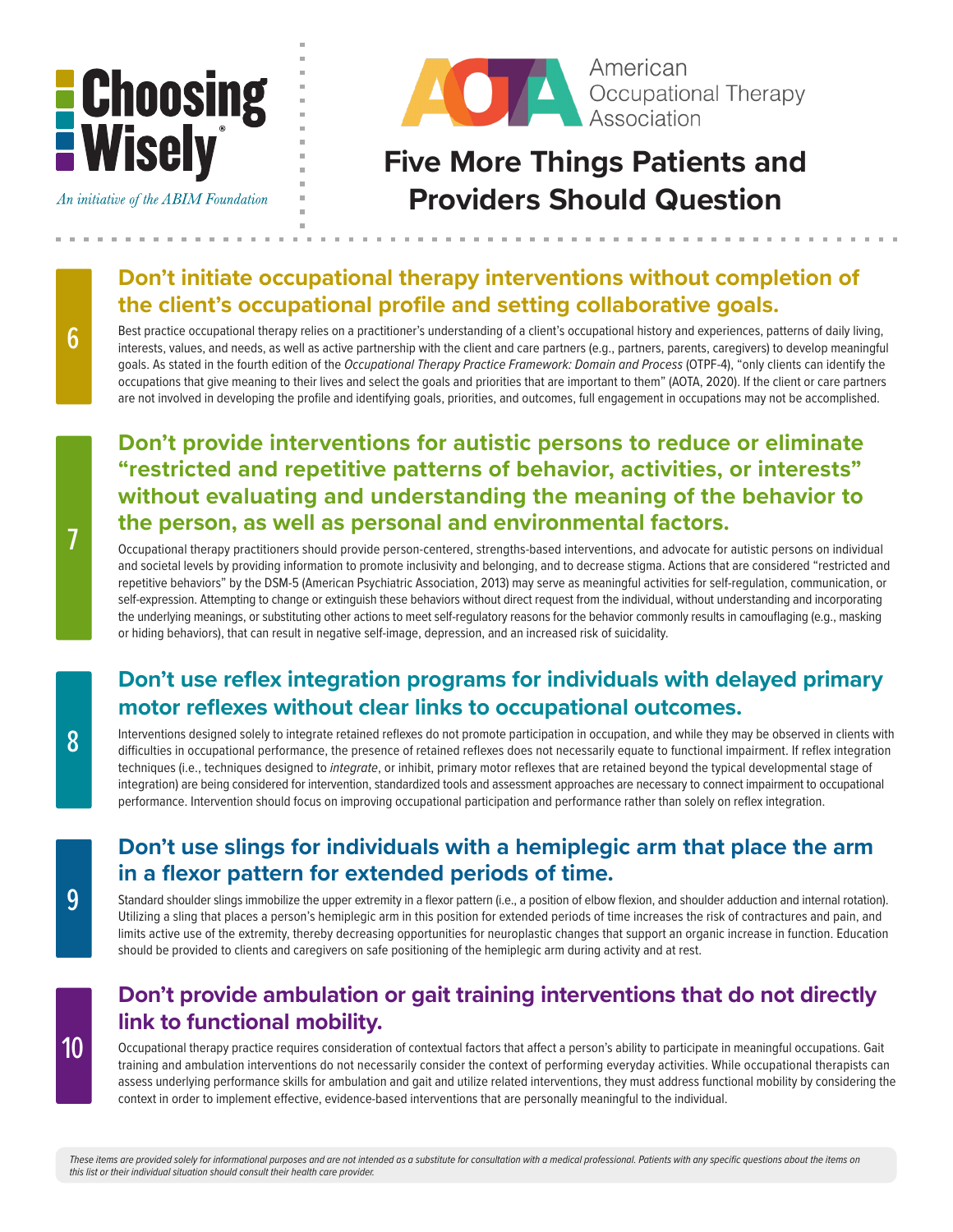#### **How This List Was Created (1–5)**

The American Occupational Therapy Association (AOTA) conducted a three-phase project to develop the final Choosing Wisely recommendations of services that occupational therapy practitioners should not provide. The phases of the project included Phase I—building member awareness and support, Phase II—soliciting member input, and Phase III—dissemination of the final items. Phase I was accomplished through presentations to AOTA member and volunteer groups, a Town Hall session at AOTA Annual Conference, an online webinar and related materials, and coverage in AOTA publications. Phase I was completed with an online member survey that resulted in 328 responses. Following the elimination of duplicate responses and items outside the scope of occupational therapy practice, the list was narrowed down to 62 items. Additional input was received from AOTA Special Interest Section volunteer leaders to rank the items based on established criteria. An extensive literature search was conducted on the highest ranked strategies. Phase II involved an online member survey presenting 12 items for evaluation with a goal of picking the top 5. This survey resulted in 4,860 responses that were analyzed, resulting in the final 5 items. These items were reviewed by the AOTA Board of Directors. Phase III included the development of a communication and dissemination plan.

AOTA's disclosure and conflict of interest policy can be found at [www.aota.org.](http://www.aota.org)

#### **How This List Was Created (6–10)**

In 2018, The American Occupational Therapy Association (AOTA) published its first set of Choosing Wisely recommendations. Between 2018 and 2020, numerous practice articles, clinical resources, and webinars were created to promote the recommendations and assist AOTA members with implementation efforts. In 2019, AOTA selected two members as Choosing Wisely Champions, based on their implementation efforts in practice and education. The initial recommendations are reviewed annually.

In 2020, AOTA initiated the process to develop additional recommendations. The process to select and refine the recommendations followed the same member survey and selection process that was used for the initial recommendations. Interventions identified, but not selected for a final recommendation in the 2018 survey, were included in an online member survey. Respondents were to select 5 out of 10 items for development of additional recommendations. This survey resulted in 999 responses that were analyzed, resulting in 7 highly ranked selections. These selections, along with a write-in suggestion identified in multiple surveys, were then ranked by AOTA Special Interest Section (SIS) steering committees. Results from the member survey and SIS rankings were compared, and the top 5 items were selected. A final literature review was conducted for each item, and recommendations were developed in collaboration with AOTA staff members and member content experts.

AOTA's disclosure and conflict of interest policy can be found at [www.aota.org.](http://www.aota.org)

#### **Sources**

|                | American Occupational Therapy Association. (2014). Occupational therapy practice framework: Domain and process (3rd ed.). American Journal of Occupational Therapy, 68(Suppl. 1),<br>S1-S48. https://doi.org/10.5014/ajot.2014.682006                                                                              |
|----------------|--------------------------------------------------------------------------------------------------------------------------------------------------------------------------------------------------------------------------------------------------------------------------------------------------------------------|
|                | Hinojosa, J., & Blount, M. (Eds.). (2017). The texture of life: Occupations and related activities. Bethesda, MD: AOTA Press.                                                                                                                                                                                      |
| 1              | Hsieh, C. L., Nelson, D. L., Smith, D. A., & Peterson, C. Q. (1996). A comparison of performance in added-purpose occupations and rote exercise for dynamic standing balance in persons<br>with hemiplegia. American Journal of Occupational Therapy, 50, 10-16. https://doi.org/10.5014/ajot.50.1.10              |
|                | Lin, K., Wu, C., Tickle-Degnen, L., & Coster, W. (1997). Enhancing occupational performance through occupationally embedded exercise: A meta-analytic review. Occupational Therapy Journal<br>of Research, 17(1), 25-47. https://doi.org/10.1177/153944929701700102                                                |
|                | Steinbeck, T. (1986). Purposeful activity and performance. American Journal of Occupational Therapy, 40, 529-534. https://doi.org/10.5014/ajot.40.8.529                                                                                                                                                            |
|                |                                                                                                                                                                                                                                                                                                                    |
|                | Bodison, S. C., & Parham, L. D. (2018). Specific sensory techniques and sensory environmental modifications for children and youth with sensory integration difficulties: A systematic review.<br>American Journal of Occupational Therapy, 72, 7201190040. https://doi.org/10.5014/ajot.2018.029413               |
|                | Council for Exceptional Children. (2014). Council for Exceptional Children standards for evidence-based practices in special education. Retrieved from<br>http://www.cec.sped.org/"/media/Files/Standards/Evidence%20based%20Practices%20and%20Practice/EBP%20FINAL.pdf                                            |
|                | Council for Exceptional Children. (2015). CEC's standards for classifying the evidence base of practices in special education. Remedial and Special Education, 36, 220-234.                                                                                                                                        |
| $\overline{2}$ | Pfeiffer, B., May-Benson, T.A., & Bodison, S.C. (2018). Guest Editorial—State of the science of sensory integration research with children and youth. American Journal of Occupational Therapy,<br>72, 7201170010. https://doi.org/10.5014/ajot.2018.721003                                                        |
|                | Schaaf, R. C., Dumont, R. L., Arbesman, M., & May-Benson, T. A. (2018). Efficacy of occupational therapy using Ayres Sensory Integration®: A systematic review. American Journal of Occupational<br>Therapy, 72, 7201190010. https://doi.org/10.5014/ajot.2018.028431                                              |
|                | Schaaf, R., & Mailloux, Z. (2015). Clinician's quide for implementing Ayres Sensory Integration®: Promoting participation for children with autism. Bethesda, MD: AOTA Press.                                                                                                                                      |
|                | Watling, R., Kuhanek, H., Parham, D., & Schaaf, R. (2018). Occupational therapy practice quidelines for children and youth with challenges in sensory processing and sensory integration.<br>Bethesda, MD: AOTA Press.                                                                                             |
|                |                                                                                                                                                                                                                                                                                                                    |
|                | American Occupational Therapy Association. (2012). Physical agent modalities: A position paper. American Journal of Occupational Therapy, 66(6_Suppl.), S78-S80.<br>https://doi.org/10.5014/ajot.2012.66S78                                                                                                        |
|                | Bracciano, A. G. (2008). Physical agent modalities: Theory and application for the occupational therapist (2nd ed.). Thorofare, NJ: Slack.                                                                                                                                                                         |
| $\overline{3}$ | Kim S. H., Park J. H., Jung M. Y., & Yoo, E. Y. (2016). Effects of task-oriented training as an added treatment to electromyogram-triggered neuromuscular stimulation on upper extremity function<br>in chronic stroke patients. Occupational Therapy International, 23, 165-174. https://doi.org/10.1002/oti.1421 |
|                | Nakano, J., Yamabayashi, C., Scott, A., & Reid, W. D. (2012). The effect of heat applied with stretch to increase range of motion: A systematic review. Physical Therapy in Sport, 13, 180-188.<br>https://doi.org/10.1016/j.ptsp.2011.11.003                                                                      |
| 4              | Cotoi, A., Viana, R., Wilson, R., Chae, J., Miller, T., Foley, N., & Teasell, R. (2016). Painful hemiplegic shoulder. In R. Teasell, N. Hussein, N. Foley, & A. Cotoi (Eds.), Evidence-based review of<br>stroke rehabilitation (17th ed., pp. 1-56). Ontario: Canadian Partnership for Stroke Rehabilitation.     |
|                | Kumar, R., Metter, E. J., Mehta, A. J., & Chew, T. (1990). Shoulder pain in hemiplegia: The role of exercise. Archives of Physical Medicine and Rehabilitation, 69, 205-208.                                                                                                                                       |
|                |                                                                                                                                                                                                                                                                                                                    |
|                |                                                                                                                                                                                                                                                                                                                    |